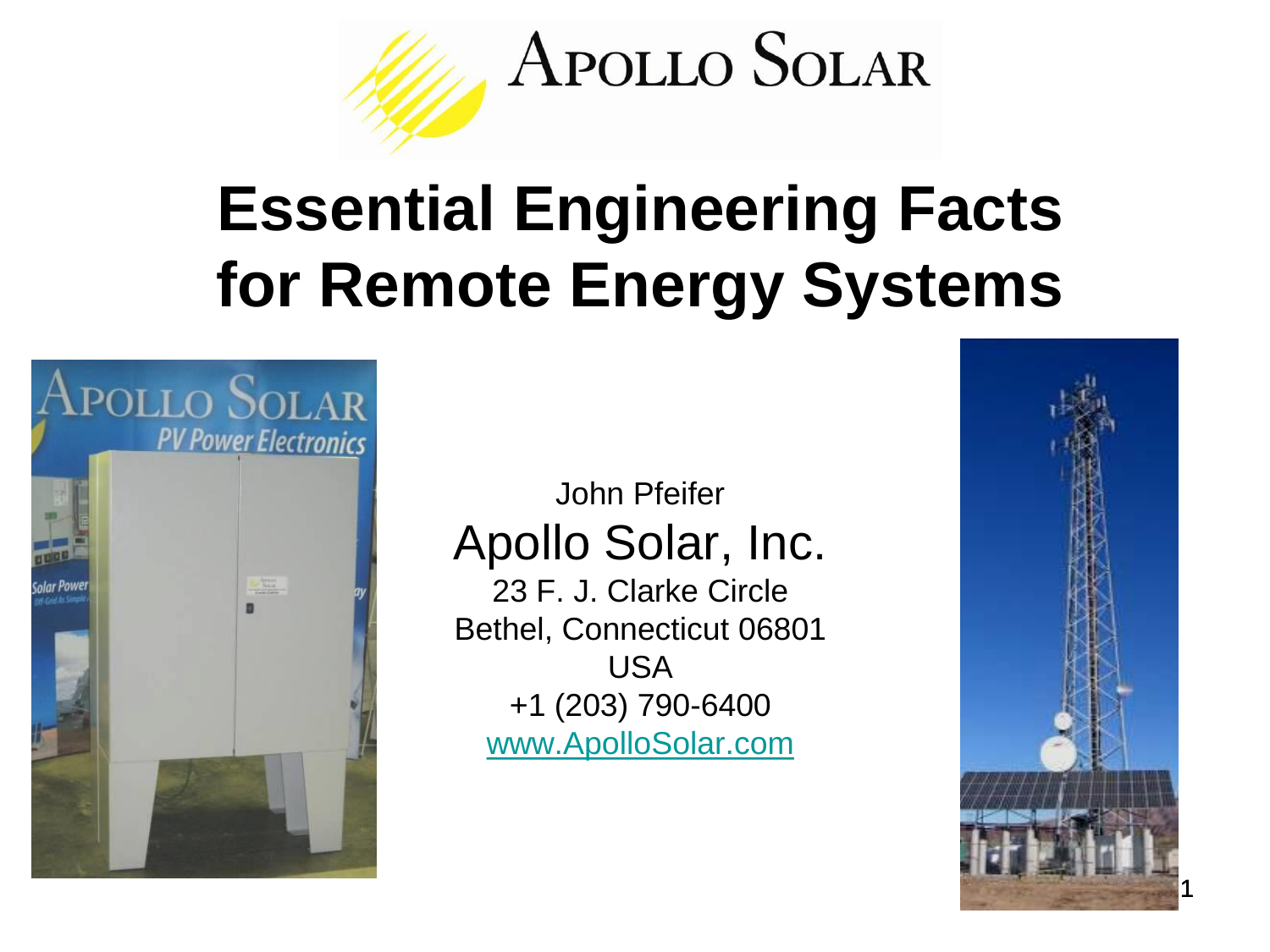# **The difference between POWER and ENERGY**

- 1. POWER is instantaneous. All the POWER is being used now, at this instant.
- 2. The typical tower load (amount of POWER needed) is about 1kW or 1000 watts. This is like 10 light bulbs at 100 watts each.
- 3. When the same lightbulbs are running constantly 24 hours per day, they use 24 kWh (kilo watt hours) of ENERGY every day.
- 4. Understanding and remembering the difference is important. We use these terms often and they can be confusing.
- 5. Power is simply Volts x Amps of current. Telecom systems run on 48 volts DC. If the current is 25 Amps, the power is  $48 \times 25 = 1200$  watts.
- **6. Power is expressed in watts or kilowatts and it is instantaneous.** That 100 watt lightbulb only uses the Power when it is turned on.
- **7. Energy is Power used over a period of time**. So, if the 100 watt bulb is on for 1 hour, it uses 100 watt-hours, or 0.1kWh of Energy. If it is on for 12 hours it uses 100 x 12 or 1200 watt-hours.

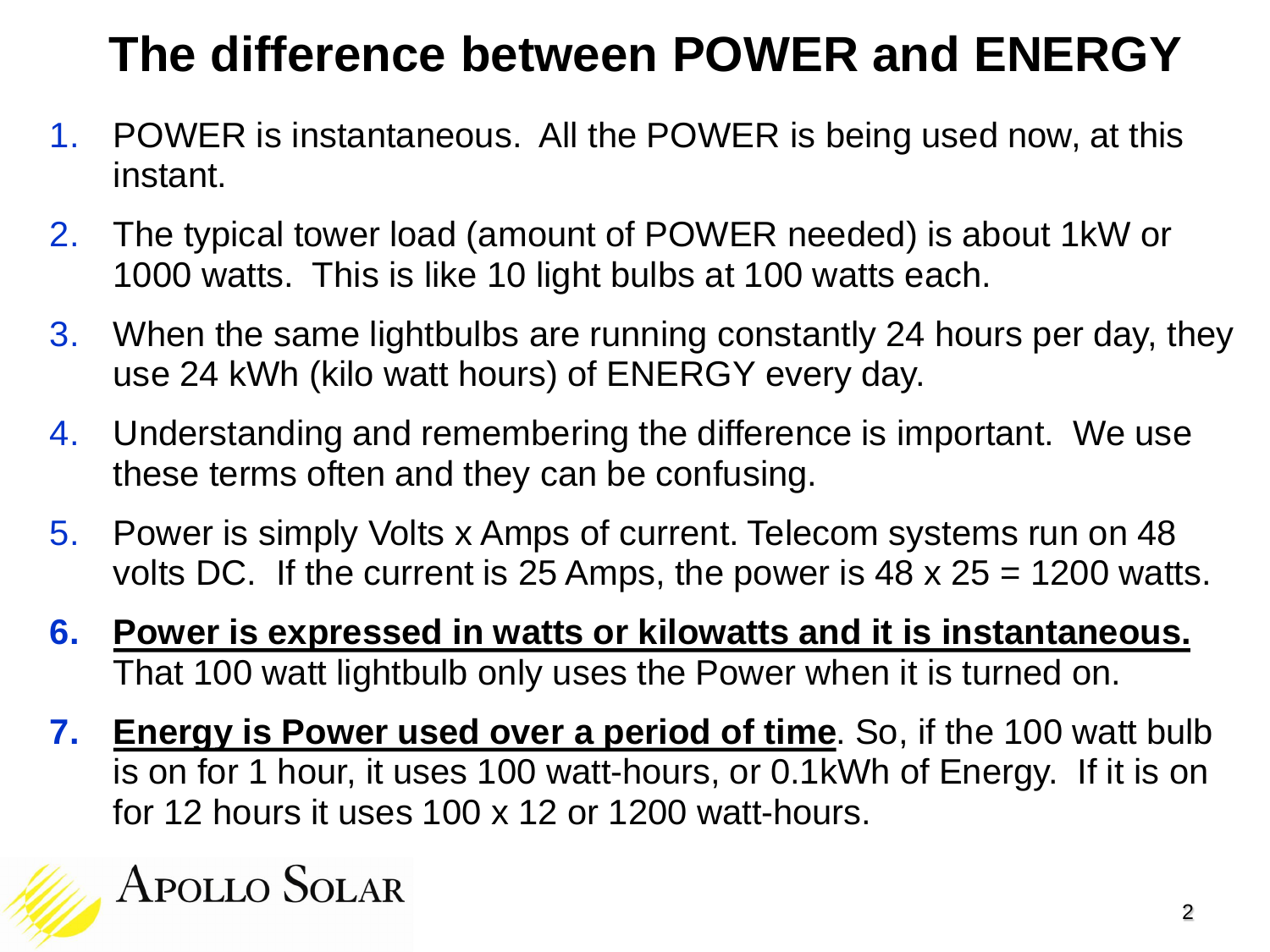# **How POWER and ENERGY relate to Towers**

- 1. Each mobile phone tower requires a certain amount of Power which is specified in watts or kilowatts.
- 2. The telecom load is essentially constant with just a 25% increase during heavy calling hours. (The constant load makes our calculations and equipment much easier then if it were changing or unknown which is often the case with village power systems.)
- 3. If a Tower requires **1kW of Power continuously** for 24 hours each day, then we need to supply 24kWh (kilowatt hours) of Energy every day.
- 4. The Solar modules are also specified in watts of power and are typically 250 to 350 watts today. But they only produce this much Power when the sun is shinning directly on it - on a clear day - at noon.
- 5. We store the Energy in batteries. The capacity of the batteries is expressed in Amp-hours. When multiplied by volts gives us kWh of energy storage.

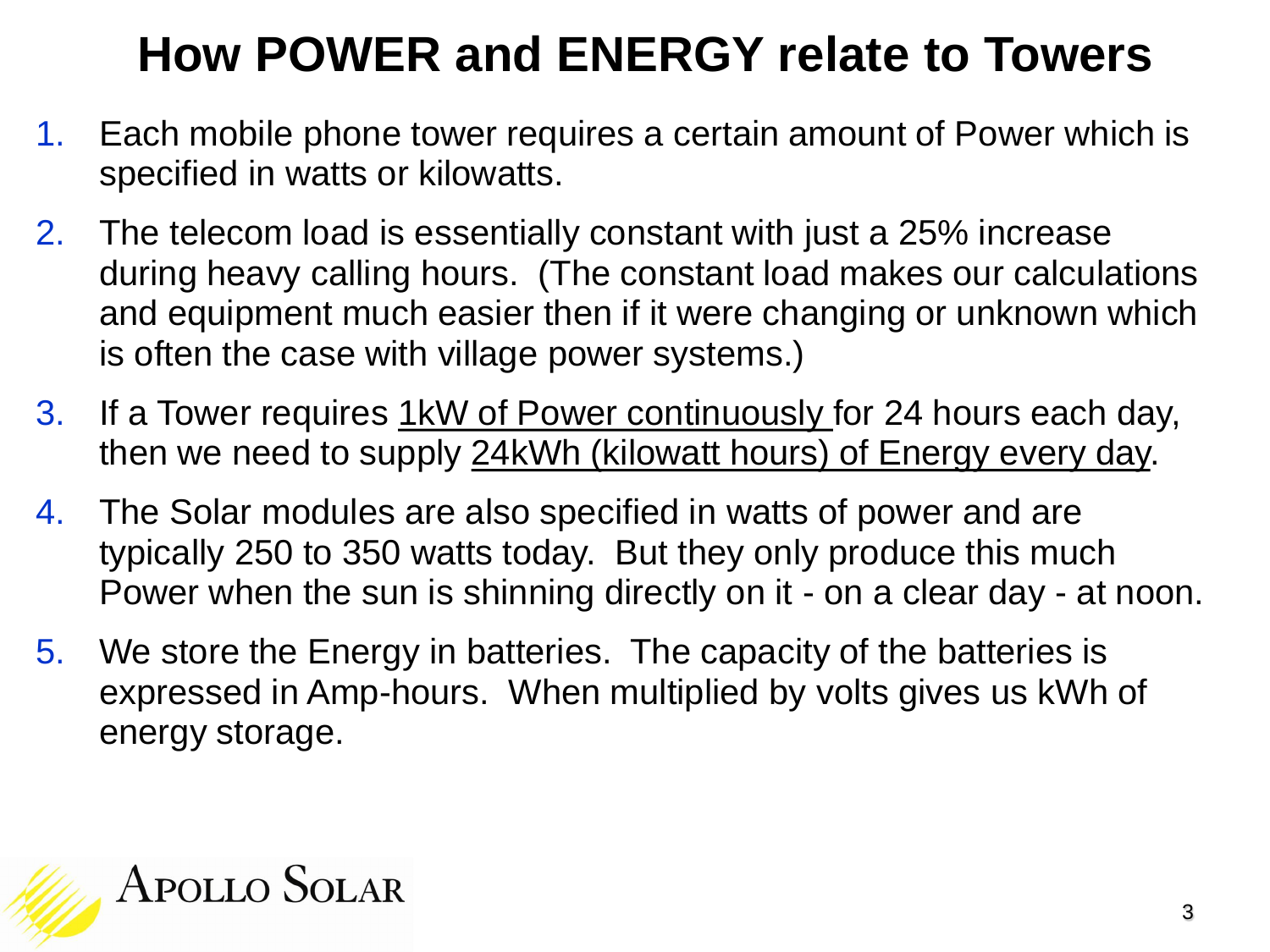## **Sources of Electric Energy**

The electricity for a tower must be present 100% of the time, 24 hours, every day. When the power stops – the mobile connection is down for every call or data connection using that tower. The Mobile Network Operators do everything they can to prevent down-time.

- 1. Utility (Grid) power If it is available and reliable, then it is used. Our systems are used where grid power is not present or reliable.
- 2. The earliest Off-Grid choice was a diesel generator (DG). They are easily available and well understood, but there are many costs.
- 3. The first improvement to a simple DG powered site was to add deep cycle batteries. This allowed the DG to be turned off for part of each day and to run more efficiently when it was charging the battery.
- **4. Solar Power is relatively new for the Tower market. It offers better reliability, lower costs and it is much better for the Earth. The cost of the PV modules is now low enough to make Solar the first choice. Apollo has 1000 sites running on Pure Solar without any DG backup and they are more reliable than the DG sites.**

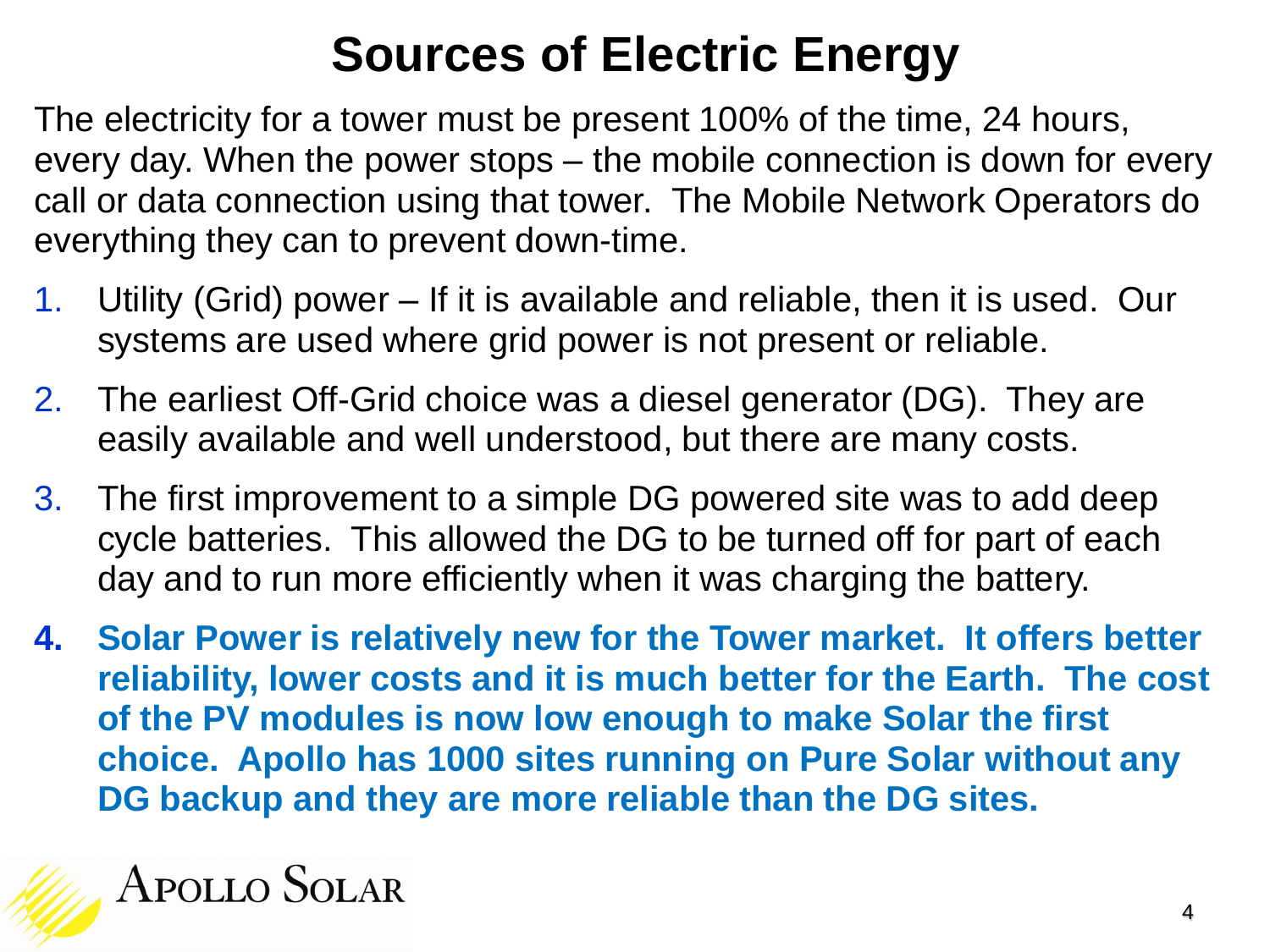### **Sources of Electric Energy – Hybrid Sites**

- 1. Adding deep cycle batteries to the DG were called Hybrids. Now to avoid confusion, they are called "DG plus battery." The DG can be turned off for part of the day to reduce fuel, but the batteries do not last.
- 2. Tower sites with existing Diesel Generators and Batteries can simply add Solar PV modules which reduces the amount of run time of the DG. There is nothing wrong with this concept and Apollo makes the equipment for any mix of Solar and DG. The question of how much solar is in the hybrid mix is usually determined by the space limitation for the PV array.
- 3. The spectrum of Solar and DG hybrid percentage can vary. The more solar, the lower the DG run time which cuts maintenance and fuel costs. Apollo Solar supplies any size system to meet the site specific requirements.
- 4. We like to approach the design of each site by starting with Pure Solar and then add a single DG for back up which will reduce the size of batteries required and can often yield the lowest up front system cost.

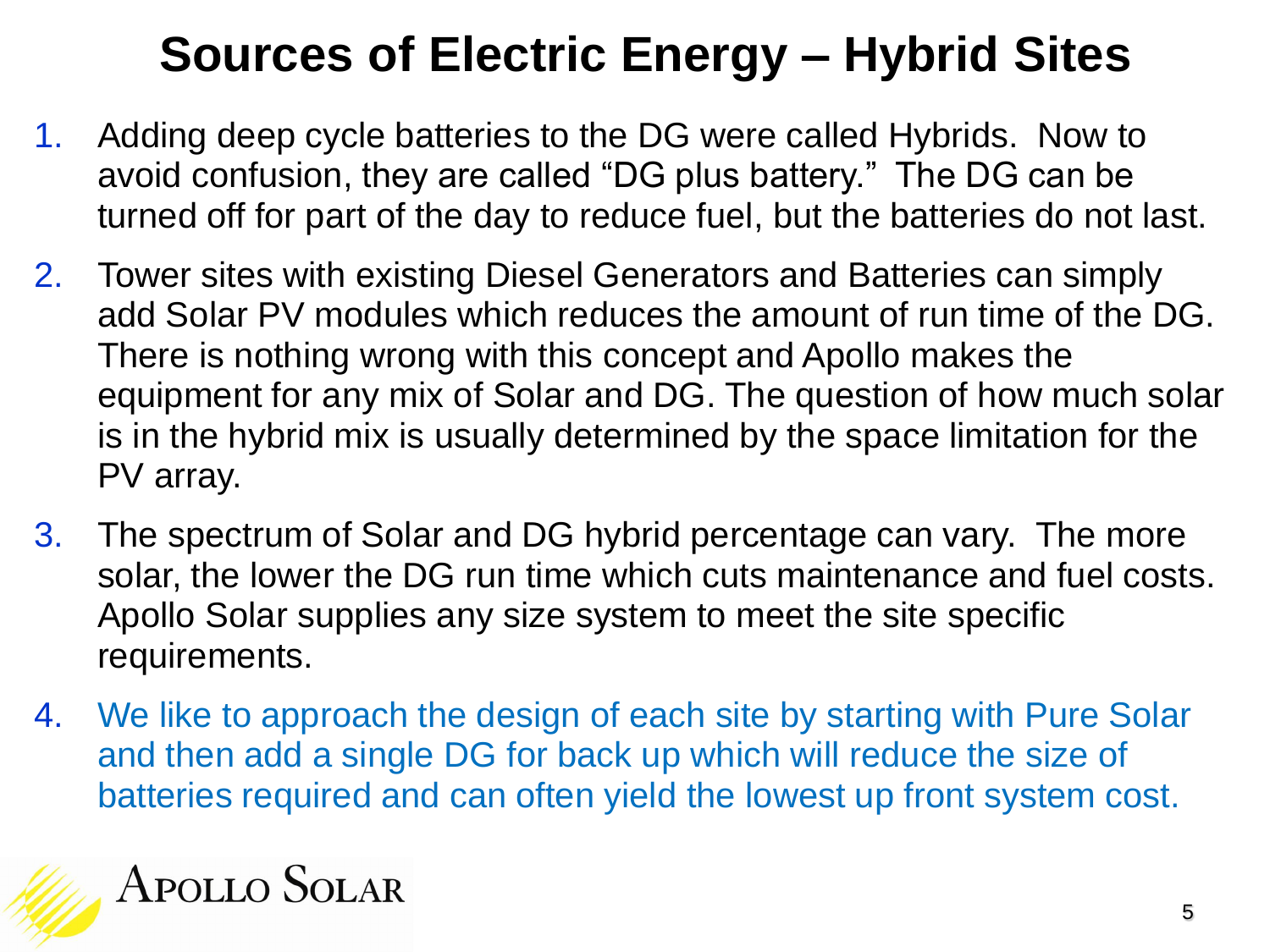#### **Sources of Electric Energy – Diesel Generators**

The only good news about diesel generators is that the infrastructure is already in place to keep them running. Here are the reasons whey we like to replace them or minimize their usage:

- 1. The generator makers require maintenance to change the oil and the oil filter every 250 hours of run time. Note that since the DG is running 24 hours per day, they require a maintenance visit every 10 days!
- 2. The generator engines should be replaced or rebuilt every 10,000 hours. Running constantly, that goes by in 14 months.
- 3. In order to supply electricity continuously, each DG site requires 2 generators so one runs while the twin is being serviced.
- 4. No fossil fuel engine is efficient or clean, but the small diesel engines used on the 12 to 25kW generators at cell towers are very in-efficient.
- 5. A tower needs about 1kW to 4 kW of power, yet the DG units are 12 to 25kW. It seems that the DG must be large enough so it is difficult to steal. The problem is that a DG running at less than 50% of its maximum power is much less efficient, burning even more fuel.

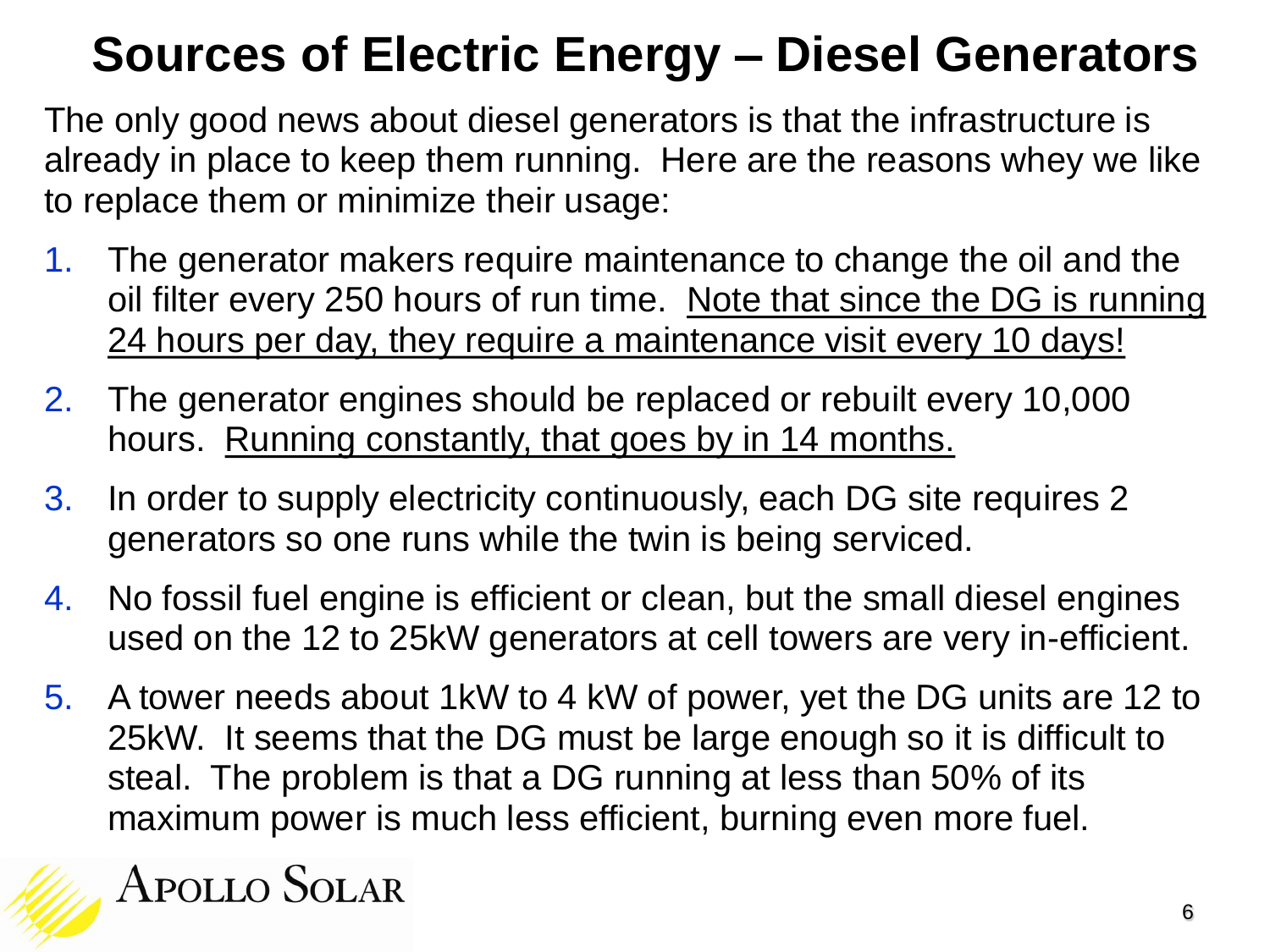#### **Solar Panels or Photovoltaic (PV) modules**

- 1. The sun provides 1 kW of Power per square meter at the surface of the earth near the equator. (This is a miracle that should cause us all to pause and appreciate how much it means to us.)
- 2. Since the atmosphere is not perfectly clear or free of clouds, the actual power varies and it averages less than a full kW per square meter.
- 3. And since the sun traces a sin curve across the sky, any fixed PV array receives less than about 5 full sun-hours per day.
- 4. We use tables to look up the average amount of solar IRRADIANCE or INSOLATION at a given location. Data is available for any month of the year expressed in kWh/m2/day. That is the kilowatt hours for every square meter per day. The short term for this is "sun-hours".
- 5. The Solar PV modules are currently about 15% efficient, so a 1 sq meter size PV module can produce a maximum of 150 watts on a clear day. You will find that the current popular modules are 2 sq meters and are specified to produce about 300 watts.

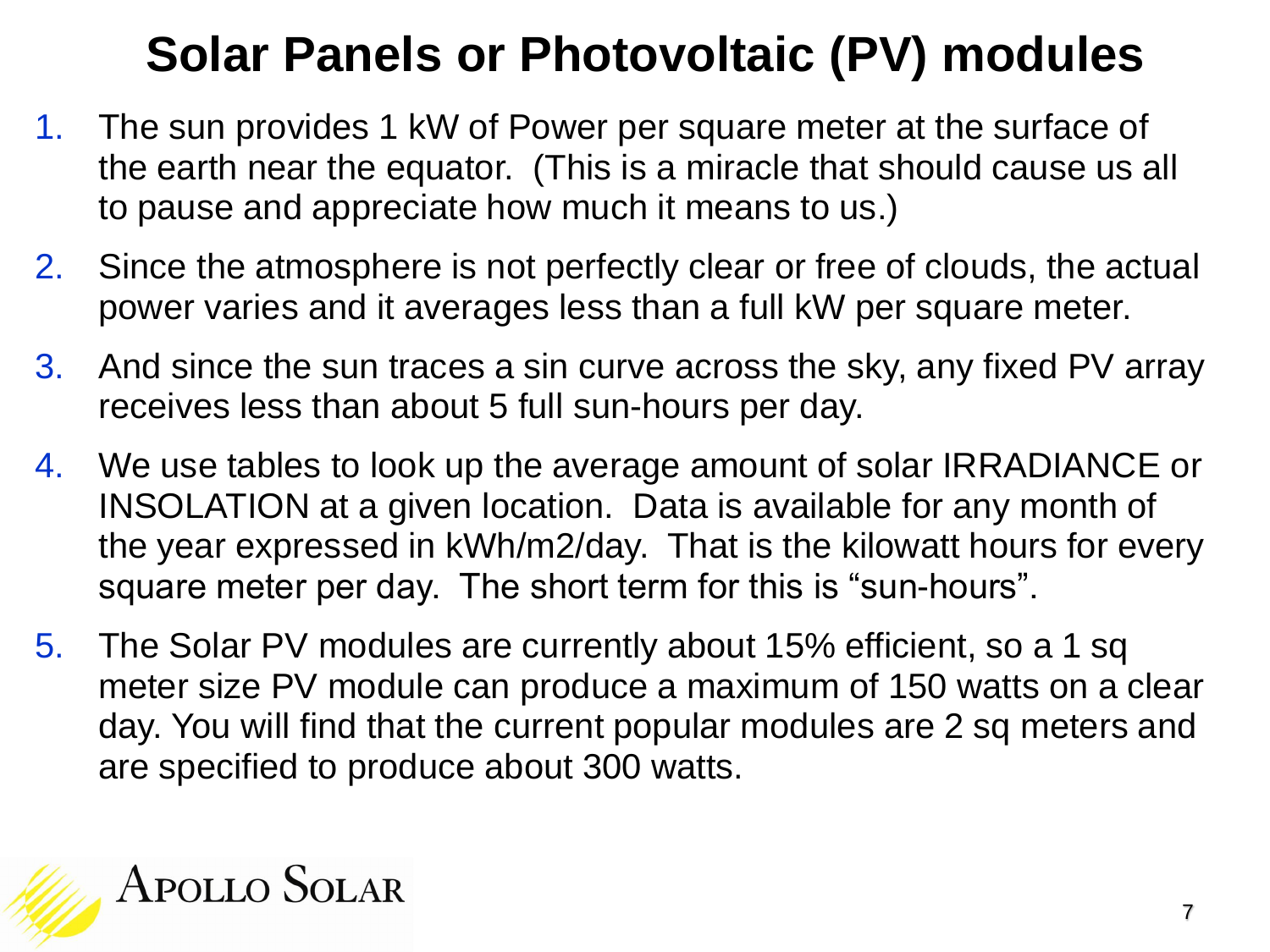#### **Batteries – The tank to store electric Energy**

- 1. Think of the battery as the petrol tank in a car. That tank is large enough to store a certain number of liters of fuel so we can drive around without a pipeline connected to the petrol station.
- 2. Batteries store electric Energy. The battery must have enough capacity to store the energy that the tower needs when the sun is not shining.
- 3. The Energy comes from the sun and is converted to electric Power by the PV modules.
- 4. The instantaneous Power (in kW) from the PV modules is accumulated over time so it is called kWh of Energy in the battery.
- 5. The capacity of the batteries is expressed in Amp-hours. When multiplied by volts gives us kWh of energy. **Volts X Amps = Watts.**
- 6. A 48 volt battery with 1000 Amp-hours of capacity can store up to 48,000 watt-hour or 48kWh of Energy.

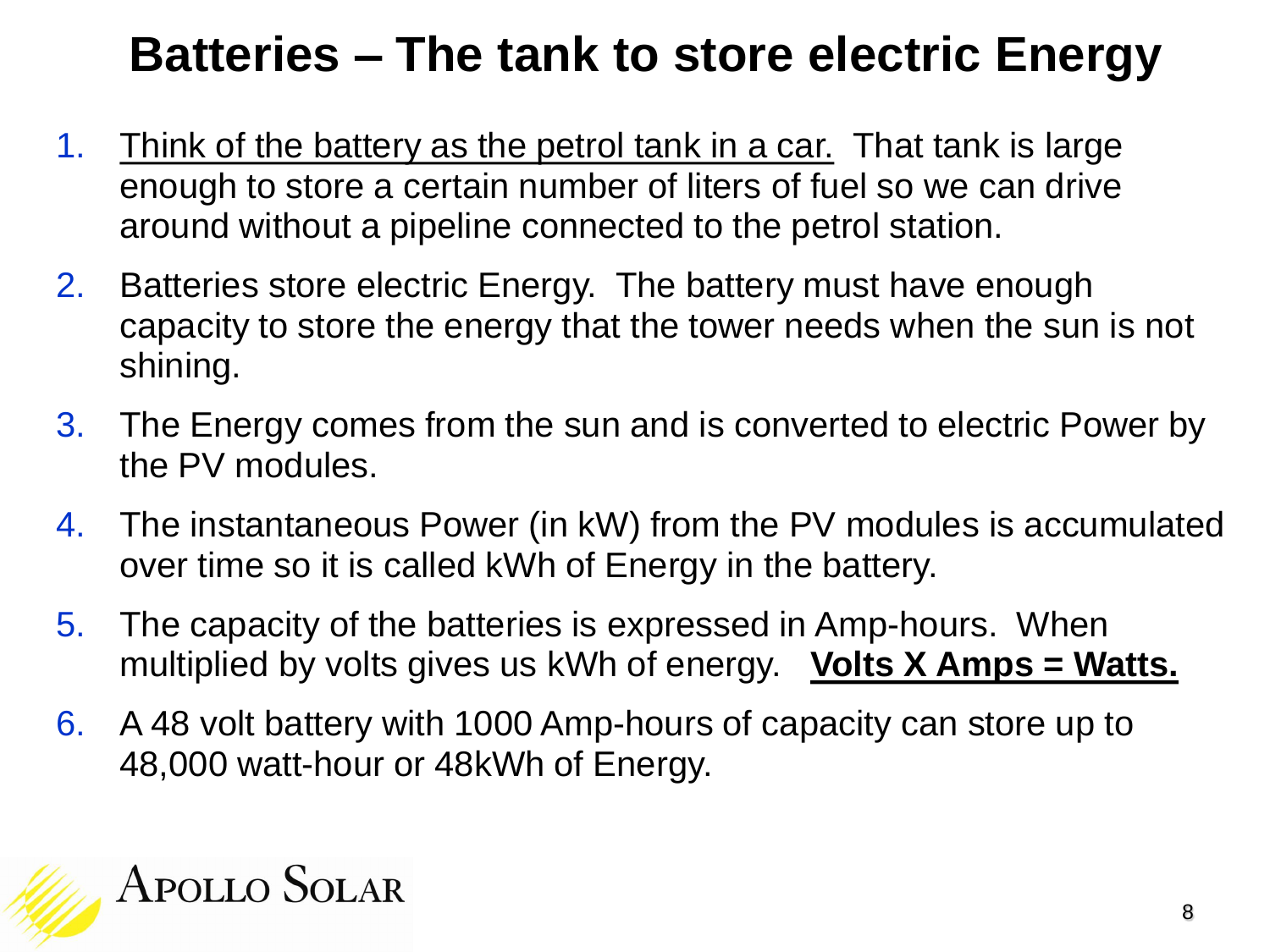#### **Batteries – How to keep them alive and well**

- 1. Batteries are an expensive part of any Off-Grid energy system.
- 2. Every battery has a limited number of charge-discharge cycles.
- 3. The long-term cost of a system can be driven by battery replacement.
- 4. Here are the things that shorten the life of lead acid batteries:
	- Leaving them in a discharged state the plates get covered in sulfate which prevents the battery from working.
	- High temperatures the sulfate reaction goes faster at high temps.
	- Deep Discharges We limit the maximum Depth of Discharge to 50%.
- 5. Our systems do everything possible to extend the life of batteries.
- 6. We use batteries made from large 2 volt cells which are not useful in cars or motorbikes. They are very heavy so they are hard to steal.
- 7. Keep terminals clean and tightened to the specified torque.
- 8. Keep batteries clean, cool, dry and protected from the sun and abuse.
- 9. Never add new cells or batteries to strings of older batteries.

#### **APOLLO SOLAR**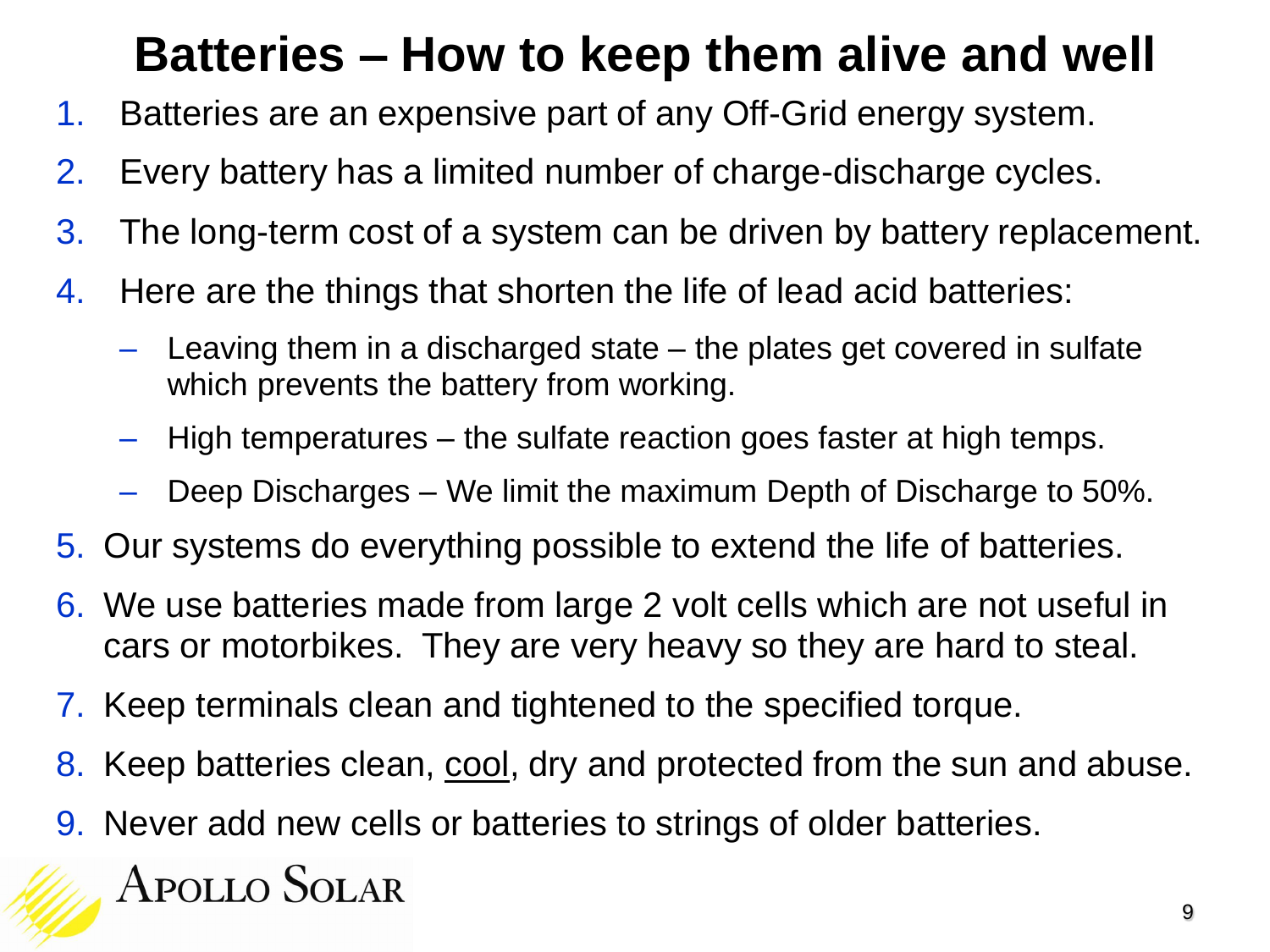## **Batteries – Types used for Off-Grid Energy**

- 1. In all cases these are DEEP CYCLE batteries. The internal construction is much different than a car battery which is designed for short duration, high current output to crank the engine. Car batteries will not work in our deep cycle, energy storage systems.
- 2. There are several types of Deep cycle Lead-Acid batteries: Flooded, AGM and GEL. The each have strengths, but they all work for us.
- 3. Flooded Lead Acid or FLA need to have distilled water added periodically. If the plates get dry, the battery is damaged. Flooded batteries will take deep discharges and are the least expensive.
- 4. GEL batteries use a gelatin consistency electrolyte when does not spill. They do not require maintenance, but they are costly.
- 5. AGM means Absorbed Glass Mat which describes how the gelled electrolyte is held in place. The are spill proof and maintenance free.
- 6. GEL and AGM batteries are sometimes called "sealed" but they are not really sealed, they have a valve to allow hydrogen to escape. The correct term is VLRA for Valve Regulated Lead Acid.

#### **APOLLO SOLAR**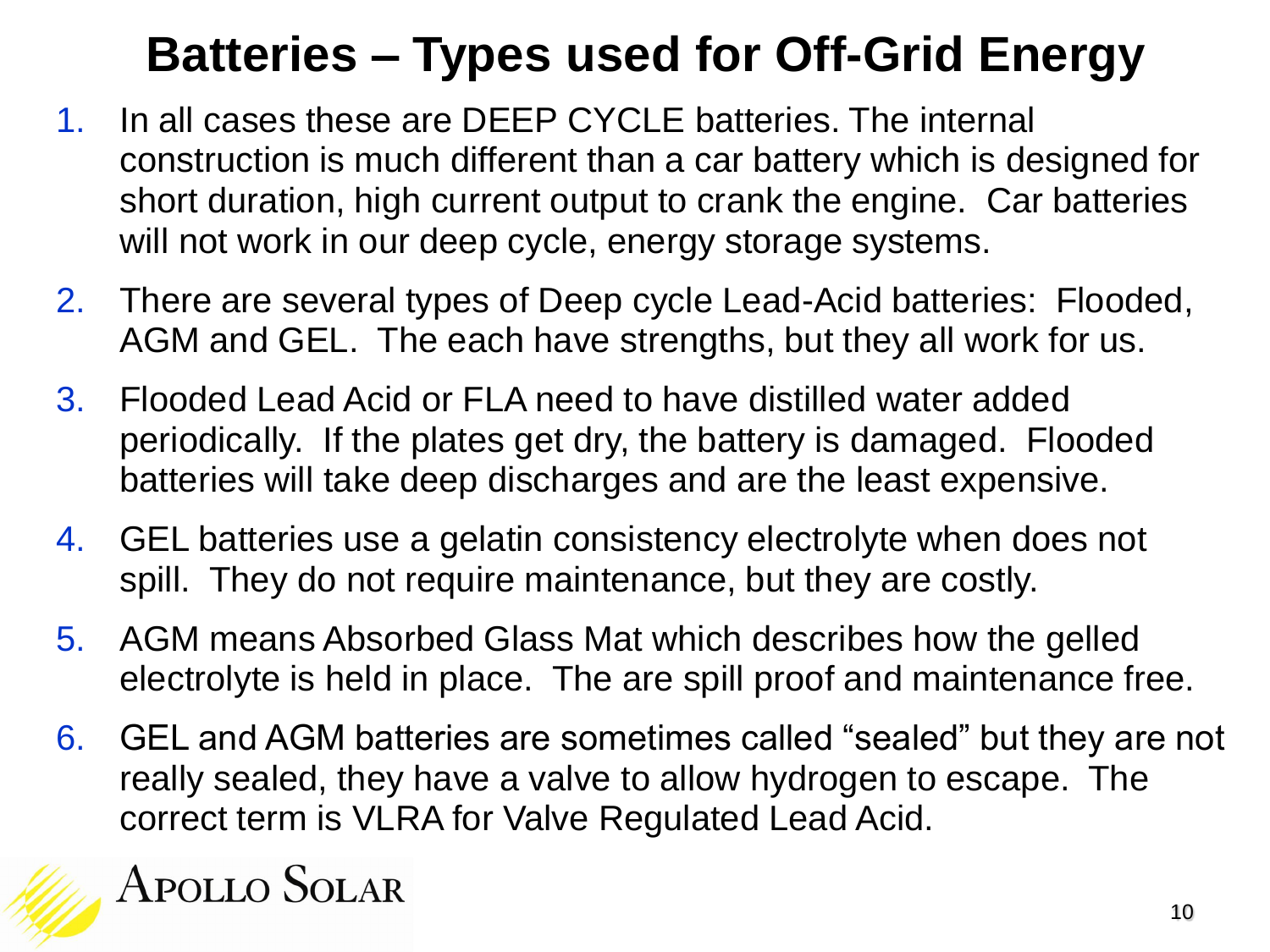#### **Batteries – Wiring in Series and Parallel**

- 1. A battery means a stack of cells.
- 2. It is the nature of lead-acid batteries to produce 2 volts in each cell.
- 3. In order to get the 48 volts we wire 24 of the 2 volt cells in series. Positive on one cell connected to Negative on the next cell for the entire series string.
- 4. And to get the current capacity we need, we can connect 48 volt strings together in parallel. All the positive terminals together and all the negative terminals together. The limit is 4 strings in parallel.
- 5. Just for a reference, a 12 volt car battery is a package of 6 cells at 2 volts wired in series internally. Again, these are NOT deep cycle and will NOT work for solar storage applications.
- 6. The storage capacity of the cell is rated in Amp-Hours of energy.